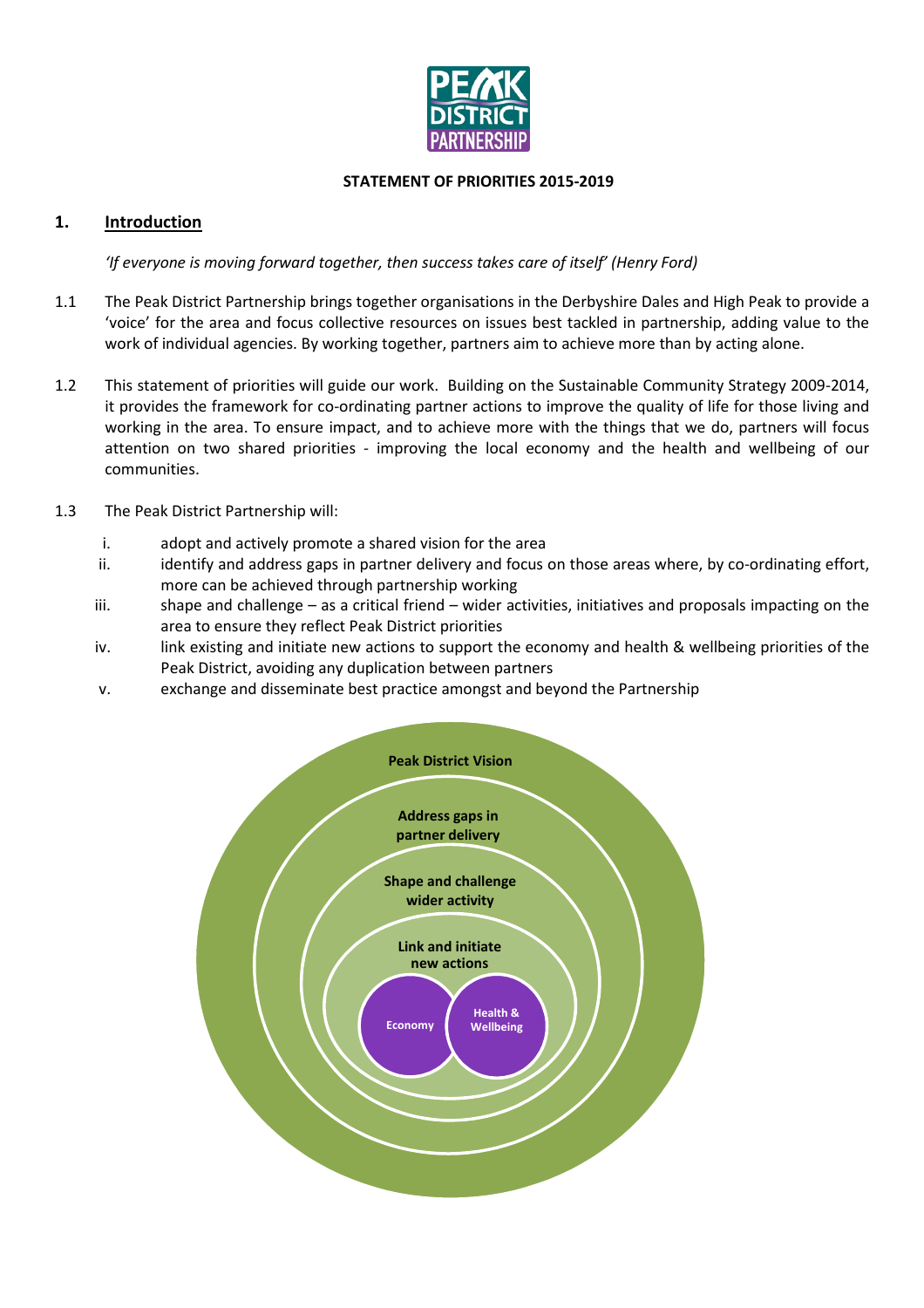## 2. Key Achievements 2009-14

- 2.1 Originally formed as the Derbyshire Dales & High Peak Local Strategic Partnership (becoming the Peak District Partnership in March 2013), the Partnership has:
	- $\checkmark$  Overseen £300k NHS Choosing Health funding matched with contributions from local partners for a range of initiatives to tackle health inequalities and improve wellbeing including:
		- Agricultural Chaplaincy which, through a regular presence at the Bakewell livestock market has supported some 64 new clients and made 440 repeat visits to predominantly isolated farmers over the age of 50 with problems ranging from physical illness affecting the running of the farm to depression, anxiety and distress, often caused by financial pressures (38% of referrals)

- Homelessness support worker supporting vulnerable 16-19 year olds with complex support needs and facing a housing crisis in the Derbyshire Dales and High Peak. Since the project began, 249 young people have been assisted, with those with serious physical health or mental health issues introduced to specialised services

- Health Walks led by qualified volunteer leaders providing accessible walks to develop confidence and increase participation in regular physical activity for all age groups and abilities – 25 walks are now regularly held across the two districts
- $\checkmark$  Increased opportunities for younger people to access apprenticeships 169 young people engaged via Apprenticeship Open Days, helping to reduce the number of 16- 24 year olds not in employment, education or training (NEET) and increase apprenticeship enrolments. This was followed up with a Skills Festival at the University of Derby, Buxton. Members of the Peak District Partnership have themselves taken on 359 apprentices
- $\checkmark$  Supported a successful Food Bank bid in the High Peak, helping secure £292,000 from the Big Lottery to provide paid workers to meet the increasing demand for food parcels, helping supply over 10,000 days worth of food to people in need
- $\checkmark$  Helped people access debt advice by supporting the Derbyshire CAB in GP Surgeries project and promoted Derbyshire Dales Debt Advice, the latter helping over 130 people and tackling over £1.2m of debt p.a.
- $\checkmark$  Launched Credit Union services in the High Peak –enabled with start-up funding from a range of partners and support from the Derbyshire Financial Inclusion Partnership, the extension of Manchester Credit Union's services has enabled over 600 clients to access low cost loans with flexible repayment terms. Work is now taking place to develop credit union services in the Derbyshire Dales
- $\checkmark$  Helped promote the benefits of and stimulate demand for higher speed broadband by encouraging residents and businesses to evidence demand through broadband surveys and promoting a Peak District programme of community events engaging 193 residents / businesses
- Co-ordinated the Total Place service mapping alcohol misuse, hosted the local launch of the '5 Ways to Wellbeing' initiative through facilitated workshops and rolled out the Wealth, Health & Wellbeing initiative, taking key services aimed at tackling financial and health inequalities directly into priority neighbourhoods in the High Peak
- $\checkmark$  Enabled partners to work together to support the delivery of affordable rural housing schemes e.g. 10 homes built in Baslow, including two bungalows built to the Lifetime Homes (accessible) standard and three schemes comprising 78 new homes in Darley Dale, including the re-development of a former school site





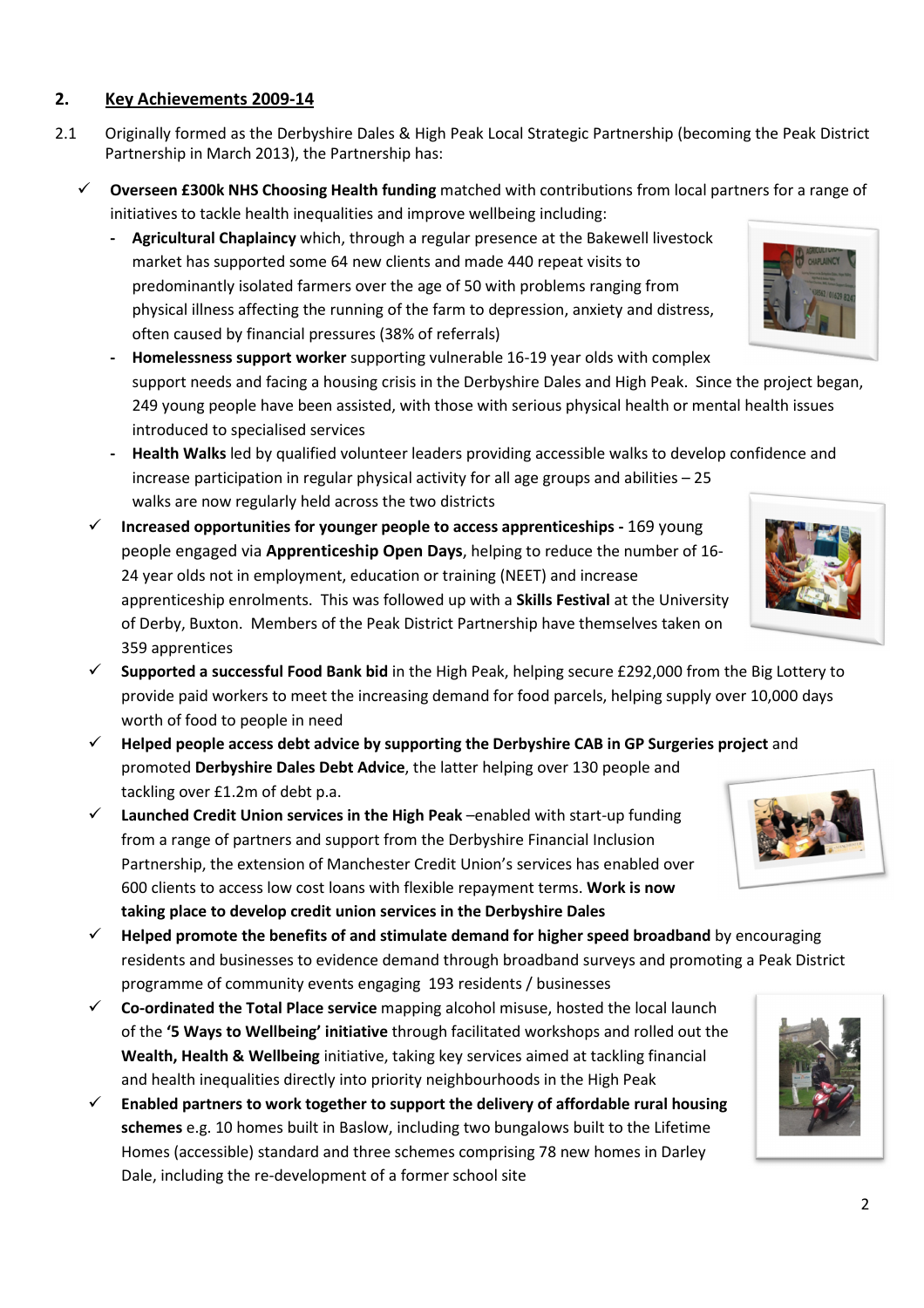$\checkmark$  Championed rural issues by co-ordinating the Peak District response to key consultations including emergency service reviews and the growth plans of Local Enterprise Partnerships, and lobbying for funding for initiatives such as Wheels to Work and Derbyshire Financial Inclusion Partnership.

# 3. Area Profile

- 3.1 Predominantly rural in character with market towns acting as important employment and service centres, the Derbyshire Dales and High Peak cover 514 square miles. Nearly two thirds of the area is within the Peak District National Park. The population of just over 162,000 people live mainly in the towns of Glossop (33,000), Buxton (25,000), Matlock (10,500), New Mills (10,000), Ashbourne (7,500), Whaley Bridge (6,400), Chapel-en-le-Frith (6,300), Wirksworth (5,500) and Bakewell (4,500), with the remainder dispersed across a large number of villages. The quality and accessibility of the upland landscape is one of the area's unique features, creating a sense of place aswell as an opportunity to add value to the area's economy.
- 3.2 Between 2001 and 2011, the population grew by just 2.4% in the Derbyshire Dales and 1.6% in High Peak (just over 3,000 people). The area has a higher proportion of residents aged 65+ than nationally (especially in the Dales), a lower proportion of younger people aged <25, a slightly higher proportion of people with a disability (day to day activities are limited) and lower proportion of BME residents.
- 3.3 Overall, residents enjoy a high quality of life with low levels of crime, below average unemployment, lower levels of deprivation and general good health compared with other Derbyshire districts. However, the area also experiences a number of underlying challenges including:
	- an ageing population
	- low workplace earnings due to employment opportunities locally often being low skilled, part time and seasonal
	- pockets of deprivation and unemployment, often dispersed across a wide area
	- health inequalities linked to deprivation, worklessness and rural isolation
	- housing affordability and availability
	- limited career opportunities for younger people
	- limited access to services, public transport and decent broadband in rural areas
	- financial exclusion and problems of debt (compounded by rurality)

## 4. Our Vision

 The previous Community Strategy set out a long term vision for the Peak District. This remains our vision for the area over the next five years:

The Peak District will be a distinctive, high quality rural environment with…

…people of all ages who are healthy and safe

- …high-wage, high-skill jobs
- …affordable, decent homes for local people

…towns and villages that offer a high quality of life

## 5. Our Priorities

5.1 Partners have made a corporate commitment to work towards this vision. In recognition of the fundamental importance of the economy and health and wellbeing agendas to improving quality of life, and to maximise the impact of available resources, the following priorities have been identified as the Partnership's primary focus for joint activity / shared actions over the next five years: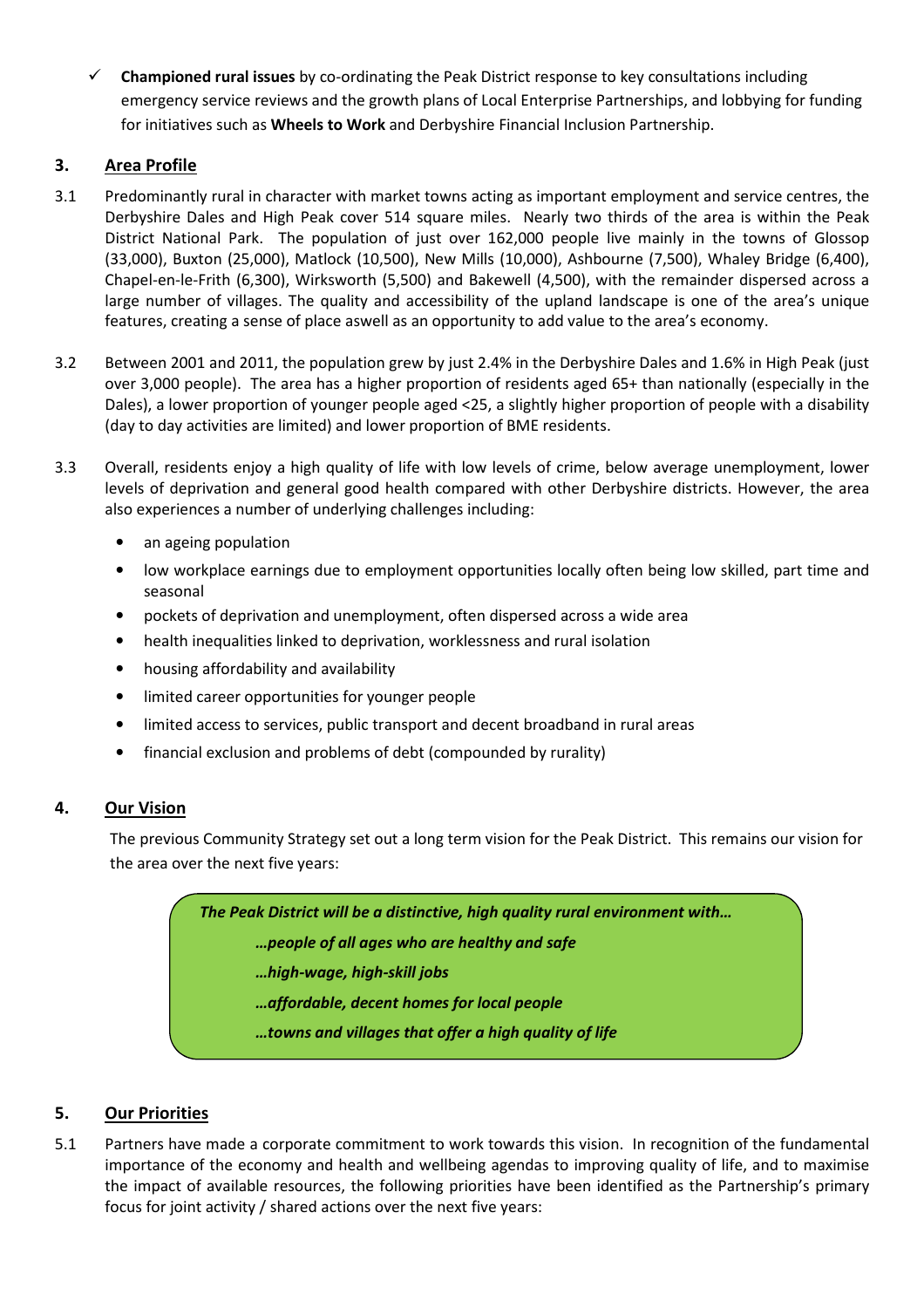#### **PRIORITY 1**

Maximise the benefits for Peak District communities from programmes aimed at stimulating economic growth

### **PRIORITY 2**

Reduce health inequalities and improve wellbeing in the Peak District, focusing on individuals and communities with poorer health or difficulty accessing services

#### Priority 1 - Maximise the benefits for Peak District communities from programmes aimed at stimulating economic growth

- 5.2 Recent research<sup>1</sup> has evidenced both the economic value of the Peak District economy and weaknesses which need to be addressed.
- 5.3 Despite the rural nature of the area, average productivity per FTE is comparable with wider Local Enterprise Partnership (LEP) areas. Business density is high - the area has over 7,500 businesses, including some large / nationally based employers, but the majority (over 90%) are micro businesses (<10 employees). Survival rates for new businesses are high (over 60% survive at least 4 years) and the area has higher than average levels of self employment and homeworking.
- 5.4 Key employment sectors include: manufacturing, wholesale and retail, the public sector and visitor economy. Although not major employers, farming and quarrying remain important to the local economy. However, forecast contraction in some sectors e.g. the public sector, and low workplace wages (at £340 and £343 p.w. respectively, average earnings of employees in the Derbyshire Dales and High Peak are nearly 20% below the national average of £412 p.w. (2012 figures)) emphasise the continuing importance of diversifying the economy and developing sectors with growth potential offering better paid jobs. Creating more higher quality employment is also key to improving health.
- 5.5 The resident working age population is highly qualified (36% in the Dales and 32% in High Peak have degree level qualifications or above). Encouraging more higher skilled residents to start businesses in the area will help increase opportunities for higher quality employment locally. There is also a need to develop the skills necessary to enter the labour market or pursue self employment, particularly amongst young people and those living in more deprived areas. Raising aspirations aswell as creating higher value employment opportunities locally is also important.
- 5.6 Access to fast broadband is critical to achieving sustainable communities and to growing the rural economy. However, a recent Ofcom report highlights that between 2011 and 2013, the gap between average download speeds in urban and rural areas continued to widen (from 9.5Mbs in May 2011 to 16.5Mbs in May 2013). The Digital Derbyshire Local Broadband Plan will enable access to superfast fibre broadband for 95% of premises in Derbyshire by 2016. However, there remains a challenge to enhance access in remoter areas due to the distance of many premises from the nearest telephone exchange.

l

 $^1$  Growing the Rural Economy: Evidencing the Case for the Peak District, Ekosgen Jan 2014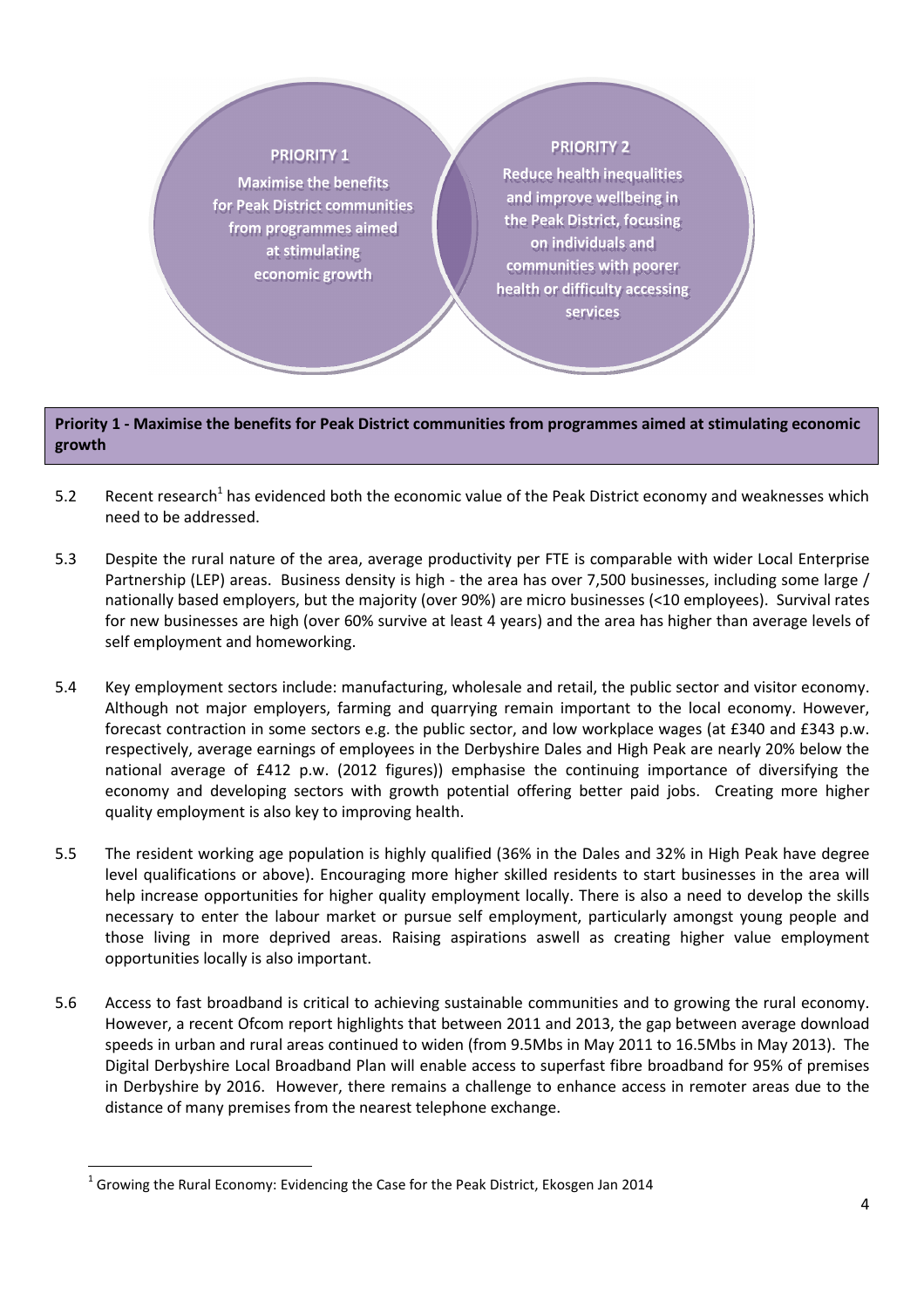- 5.7 The exceptional landscape and quality of the natural environment is a key economic asset, attracting millions of visitors each year. There remains significant potential to capture further value from the landscape, capitalising on the business development opportunities it offers and (with better broadband) the potential to attract more higher value businesses to the area.
- 5.8 The influence of the urban areas surrounding the Peak District is significant, particularly in terms of travel to work patterns leading to significant out commuting of higher skilled workers and loss of retail spend. However, these economic linkages also offer markets for Peak District businesses and supply chain opportunities to exploit.
- 5.9 In response, the Partnership has helped prepare 'Enterprise Peak District', a package of linked interventions to help stimulate economic growth. Delivery of the package will be overseen by **Business Peak District** which provides the economic 'arm' of the Peak District Partnership with funding being sought from LEPs.
- 5.10 The Partnership will support the delivery of Enterprise Peak District and work to bring forward complementary activities. In doing so, particular consideration will be given to exploring the connections with health and wellbeing focused initiatives.

#### Key Actions include:

 $\overline{\phantom{0}}$ 

- supporting businesses and community groups to access the Peak District Leader Programme 2015-2020
- working with partners and local employers to provide work experience opportunities for younger people and exploring the potential for a Youth Transition partnership to help raise aspirations and improve links between schools, colleges and universities and employers
- working with local communities to help address gaps in high speed broadband provision and access the skills required to make the most of the technology
- identifying partner opportunities to promote 'Inspired by the Peak District' products and services e.g. stocking products at visitor centres and leisure centres
- working with partners to deliver local workshops for businesses on how to bid for contracts / enter new supply chains
- further developing the Pedal Peak initiative to improve the welcome for cyclists and increase both the economic and health and wellbeing benefits locally
- 5.11 These actions will also support the Derbyshire Community Strategy and wider activities of the Derbyshire Partnership Forum, whilst also contributing to the key economic priorities of those LEPs covering the Peak District.

Priority 2 - Reduce health inequalities and improve wellbeing in the Peak District, focusing on individuals and communities with poorer health or difficulty accessing services

- 5.12 Although the population generally is in good health, latest Census data and health profiles<sup>2</sup> provide a deeper insight into the health of individual communities, highlighting common issues as well as particular challenges within each district.
- 5.13 Compared with the rest of Derbyshire, life expectancy is longer in the Derbyshire Dales. There are low levels of early deaths from cancer and circulatory disease and conception rates for <18s are the lowest in the county. 32% of adults regularly take part in physical activity (3x30 minutes a week), one of the highest rates in England although over 40% do none at all.
- 5.14 However, the area has an older age profile, more pensioners living alone and a high number of residents (over 9,000 people) providing unpaid care to a friend or relative. Nearly a quarter of households (24%) live in fuel poverty. Although levels of deprivation are lower than in other districts, Hurst Farm Matlock is within the 20% most deprived areas nationally and 16 of Derbyshire's 35 LSOAs (Lower Super Output Areas) within the worst

<sup>2</sup> Derbyshire Joint Strategic Needs Assessment, Derbyshire Health & Wellbeing Strategy 2011-15, Health Profiles for High Peak and Derbyshire Dales 2013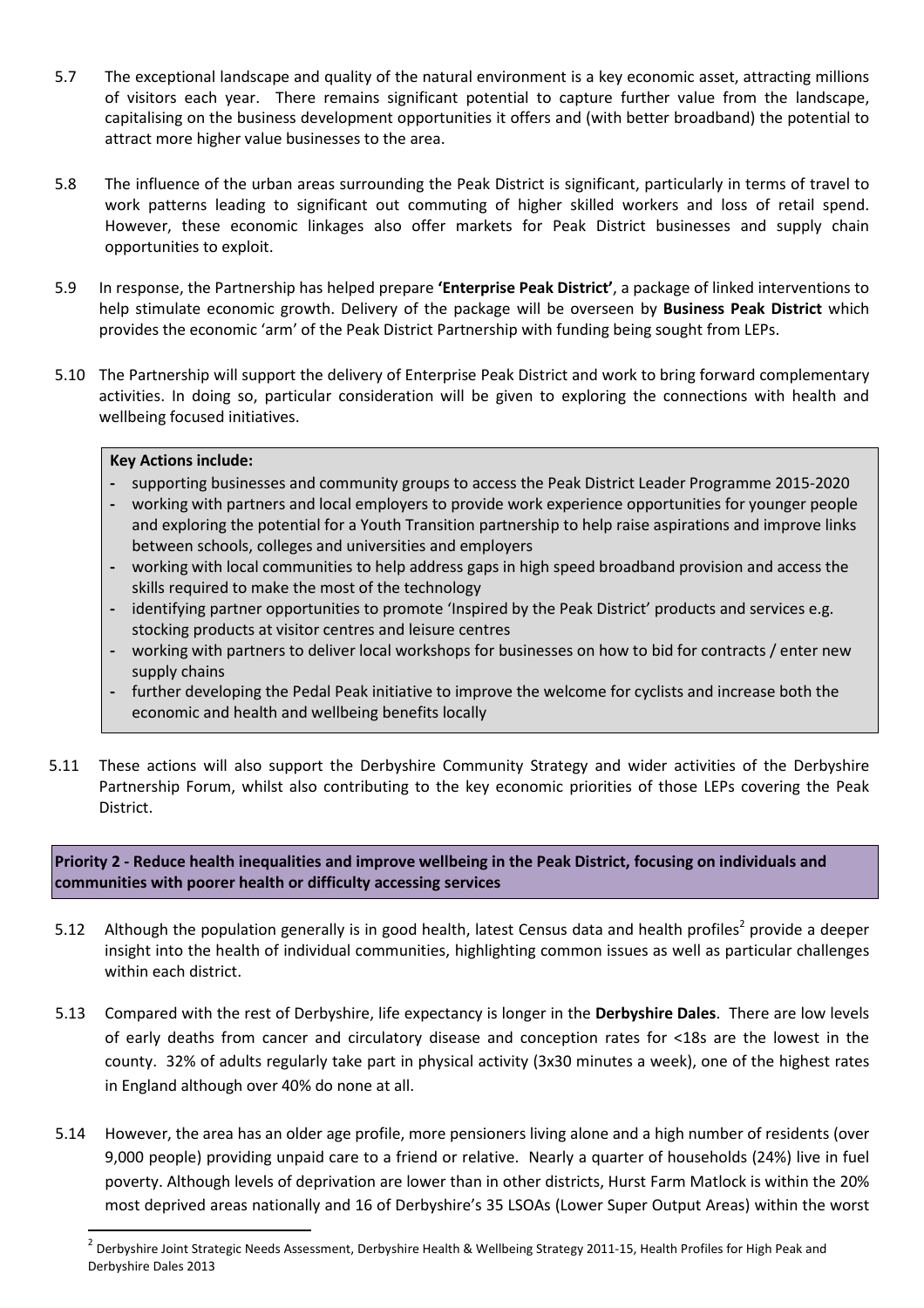20% nationally for barriers to housing and access to services are within the Derbyshire Dales. The numbers seeking help to prevent homelessness and accessing debt advice remain relatively high, with anecdotal evidence suggesting a need to increase access to mental health support. There is also a higher incidence of high risk (binge) drinking and the Dales has the highest rate of road traffic casualties in Derbyshire.

- 5.15 In the case of High Peak, again whilst the overall health of people living in the borough is good, specific challenges exist, particularly within more deprived areas. These include parts of Glossopdale e.g. Gamesley and Buxton which fall within the 10-20% most deprived areas nationally and where higher levels of unemployment / longer term unemployment exist, affecting both physical health e.g. through inactivity and poor diet, and wellbeing due to increased risk of mental illness.
- 5.16 Compared with other Derbyshire districts, High Peak has the highest rate of hospital admissions for alcohol related conditions for under 18s and the highest teenage conception rate. Smoking in pregnancy is above the national average and the rate of breastfeeding below the national average. There is also a life expectancy gap between those wards experiencing higher levels of deprivation and those with lower levels (over 10 years for men). Some 25% participate in regular physical activity but like in the Dales, 40% of adults are physically inactive.
- 5.17 Although challenges exist in both districts, ready access to the natural environment offers excellent opportunities to improve the physical health and wellbeing of residents and employees. Opportunities to maximise these benefits will be considered as actions are developed.
- 5.18 The evidence has helped shape the public health locality plans for each district which target in particular:
	- areas of disadvantage
	- vulnerable groups (particular emphasis on older people in the Dales and younger people in High Peak)
	- challenges associated with rurality
- 5.19 Delivery of the plans is overseen by the Partnership's Health and Wellbeing Sub Group with small grants made available to support local intervention complementing wider Derbyshire programmes. The Partnership will help shape and influence these plans, support their delivery, identify any gaps in interventions and engage partners to help initiate new actions as appropriate. In doing so, the Partnership will give particular consideration to exploring the connections with economy focused initiatives.

#### Key Actions include:

- supporting local initiatives to reduce homelessness, supporting vulnerable households and reducing debt
- increasing awareness of voluntary and community transport schemes and other voluntary sector support to enhance access to services and develop effective signposting via CVSs
- identifying opportunities for support provision accessible to carers in rural areas
- supporting the development of local programmes aimed at increasing physical activity, particularly amongst adults
- supporting local initiatives aimed at improving the health and wellbeing of older people and people living in deprived areas, as appropriate
- encouraging take-up of the Healthy Homes programme, providing vulnerable households with help to improve energy efficiency in the home and access to affordable warmth
- reducing poverty by supporting people into jobs through further development and delivery of the Wealth, Health and Wellbeing project
- supporting programmes to reduce smoking in pregnancy and promote breastfeeding
- working with groups using the 'Five ways to wellbeing' model to improve community wellbeing
- exploring the concept of developing 'community resilience' by enhancing community and personal networks